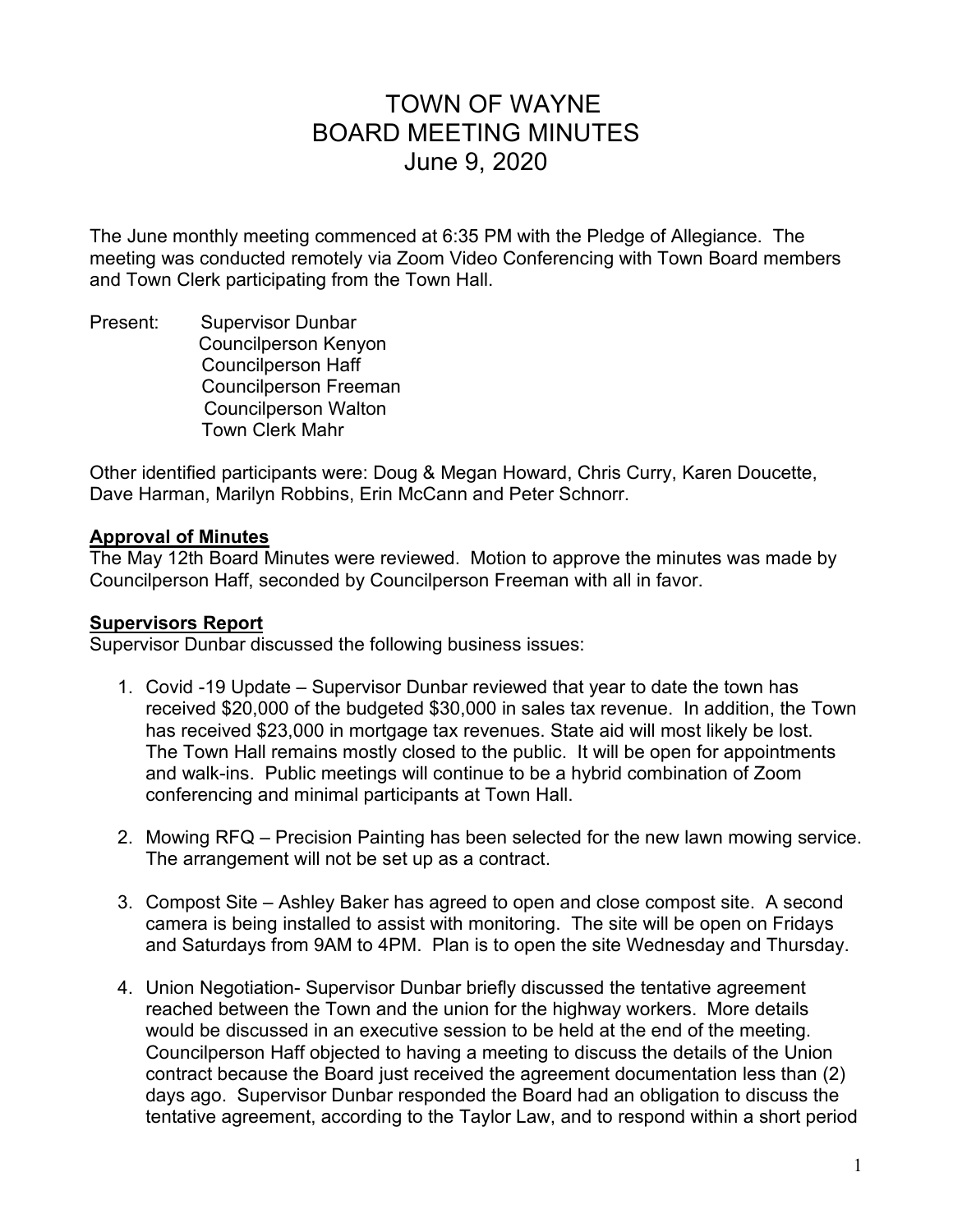of time to avoid any legal issues. Supervisor Dunbar made a motion to go into Executive Session at the end of the board meeting, seconded by Councilperson Freeman. The voting was as follows:

- 1. Councilperson Kenyon Yes
- 2. Councilperson Freeman Yes
- 3. Councilperson Haff No
- 4. Councilperson Walton Yes
- 5. Supervisor Dunbar Yes
- 5. Hydro Plant- Supervisor Dunbar requested a special board meeting be held on June 25<sup>th</sup> at 6:00PM to discuss the Hydro Plant donation letter he received.
- 6. Payroll Supervisor Dunbar reviewed the published payroll schedule.
- 7. Supervisor's Financial Report- The Supervisor's Report was reviewed in detail. Councilperson Haff questioned why there were numerous negative balances in the detail expenditure report. Supervisor Dunbar said he had not yet had a chance to process the Budget modifications approved in the March and April meetings. It was an involved process which he is still learning and planned to have it done by the July meeting. Councilperson Freeman asked about the status of the possible audit. Supervisor Dunbar responded State Comptroller's Office saw no need for an audit at this time because "The Town was not interesting enough". Councilperson Haff asked about status of preparing list of prepays which was discussed in May's meeting. Supervisor Dunbar said he has not had the chance to develop a preliminary list yet. Councilperson Haff inquired about further development of a Town procurement policy and a Property Maintenance law. Both items will be added to the July meeting agenda. Councilperson Freeman asked about having boat stewards at the boat launch for the  $4<sup>th</sup>$  of July holiday. Supervisor Dunbar responded he would review and the next Kwik meeting.

Motion was made by Councilperson Haff to approve the Supervisor's Report, seconded by Councilperson Walton with all in favor.

#### **Clerks Report**

The Clerk's monthly report for June 2020 was presented with no discussion. Motion to approve the Clerk's Report was made by Councilperson Haff and seconded by Councilperson Walton with all in favor.

Abstract 6 Vouchers submitted were broken down by:

| • General Account | Vouchers 122 - 143 | \$23,043.33 |
|-------------------|--------------------|-------------|
| • Highway Account | Vouchers 59 - 68   | \$15,543.76 |

Abstract 6 vouchers were discussed. Councilperson Haff questioned the number of Spectrum bills. Supervisor Dunbar stated he was in the process of consolidating them. Councilperson Haff further inquired about the back-up required for prepaying bills.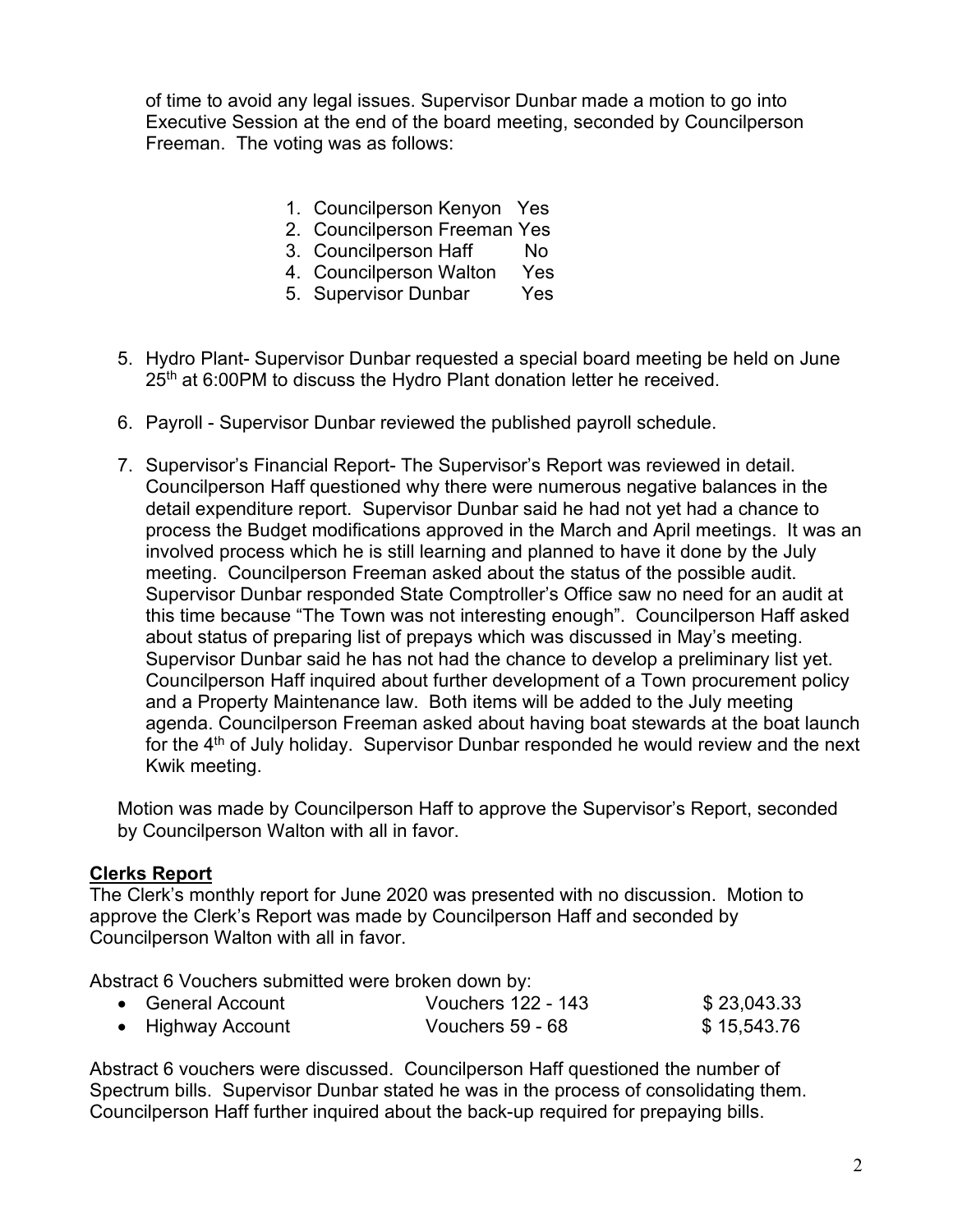Councilperson Freeman noted there was no voucher for Chris Curry for doing Town cleaning. Supervisor Dunbar informed the Board that he added Chris Curry to the payroll because of IRS requirements. Following a lengthy discussion on Supervisor initiated legal expenses the Board agreed to approve the vouchers subject to the development of procurement policy particularly with the incurring of attorney fees. The vote was as follows:

- 1. Councilperson Kenyon Yes
- 2. Councilperson Freeman Yes
- 3. Councilperson Haff Yes
- 4. Councilperson Walton Yes
- 5. Supervisor Dunbar Yes

#### **Tax Update**

Clerk Mahr stated that due to the receipt of payment late in May, but post marked April 30, 2020 the final tax report will be reviewed at the July Board Meeting.

#### **Budget Modification**

Clerk Mahr reviewed the Town of Wayne 2020 Resolution No. 5 for a Budget Modification request to increase Clerk Travel and fees for the Board of Assessment Review from monies budgeted in Special Items Contingent . Motion was made by Councilperson Haff and seconded by Councilperson Kenyon. The voting was as follows:

- 1. Councilperson Kenyon Yes
- 2. Councilperson Freeman Yes
- 3. Councilperson Haff Yes
- 4. Councilperson Walton Yes
- 5. Supervisor Dunbar Yes

## **Justice Report**

Reports were submitted for March, April and May. Supervisor Dunbar needs to set up a cash flow meeting with Judge Freeman.

#### **Assessor**

Over 40 residents participated in the Board of Assessment Review on May  $27<sup>th</sup>$ . Over 200 stipulations were made. Final letters are currently being sent out.

#### **Highway Superintendent Report**

Highway Superintendent Doug Howard discussed journal activities for the month of April primarily with regards to road sweeps. 695.7 gallons of fuel was used. The first phase of the Coryell road project has started. Other expenses incurred in the month were for driveway pipe replacement, tractor repairs, road patching and mowing road sides. Superintendent Howard added the Coryell Road project will be a very large in scope and will not be completed this year. Councilperson Haff asked about the windshield repair voucher. Supervisor Dunbar is to review to see if there is insurance coverage for the expense. Superintendent Howard also has called to cancel the rental on the porta john at the compost site but it has not been removed.

## **Code & Zoning Officer**

Review of monthly report was presented with no discussion. Follow up on a draft of a property maintenance local law still needs to be addressed.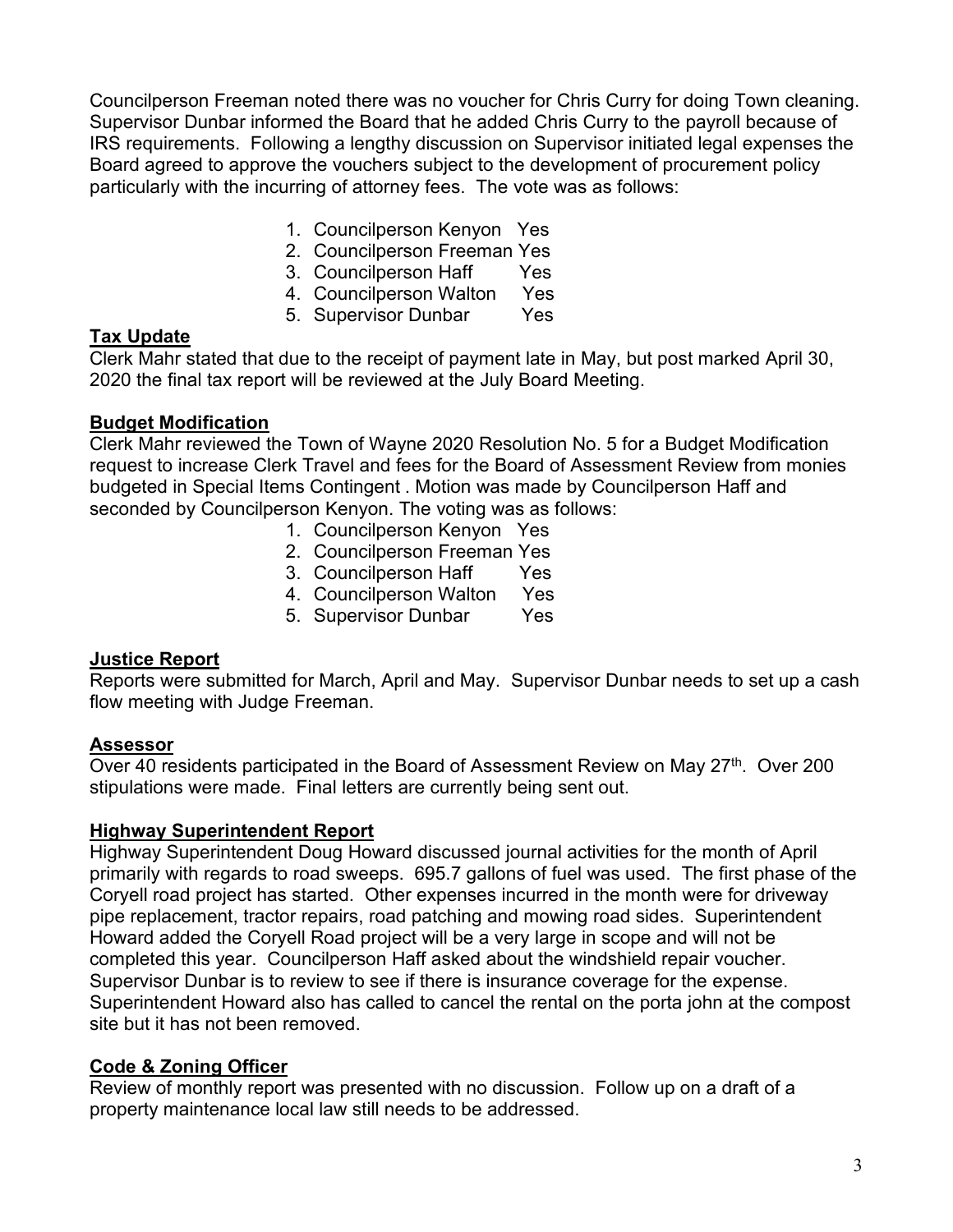The Zoning Board Meeting minutes from November and the Planning Board meeting minutes from January have been approved.

#### **Watershed**

No report.

## **Dog Control Officer**

The monthly report was reviewed with no discussion. The Rabies Clinic for June will be rescheduled once action plan is approved by Board of Health. Tentative date is July  $9<sup>th</sup>$  from 5:00 to 7:00 PM. Dog Control Officer Howard is still waiting for feedback on the updated proposed Dog Laws for the Town.

## **History**

No monthly report.

#### **Web Statistics**

Review of monthly report was presented with no discussion.

#### **New Business**

Clerk Mahr reviewed a thank you letter the Town received from the Fred & Harriett Taylor Memorial Library thanking the Town for their library donation.

Clerk Mahr also reviewed a proposal from Marble Glass for plexiglass for the Town Hall.

A reschedule date for the Town cleanup day needs to be determined.

Supervisor Dunbar gave a brief update on the cell tower project. Horvath has exercised its option on the contract and construction should begin soon.

## **Public Comments**

Mr. Peter Schnorr asked if the Board Members what documents would be made available in the special Board meeting on June 25th and would the discussion be centered around what could and couldn't be done with the property. The Board members said there was nothing new to report since the last monthly meeting aside from they have received a formal donation letter from a potential benefactor. There has been no update from NYSEG.

Mr. Dave Harman asked if the letter he and his wife submitted would be part of the public record and is there any documentation regarding the Town purchasing the hydroplant is available at this time. The Board responded the project is its very initial stages. Supervisor Dunbar stated the Board had just received a draft of a donation letter which will be discussed in the June  $25<sup>th</sup>$  meeting.

## **Executive Session**

At 8:59 Supervisor Dunbar made a motion that the Board move into Executive Session to discuss the proposed union contract. Councilperson Freeman seconded the motion. At 9:35 Councilperson Walton made a motion, seconded by Councilperson Haff, to come out of Executive Session with the following action item:

The board would reconvene at a Special Board Meeting on June 18<sup>th</sup> with an Executive Session to further analyze the tentative union agreement.